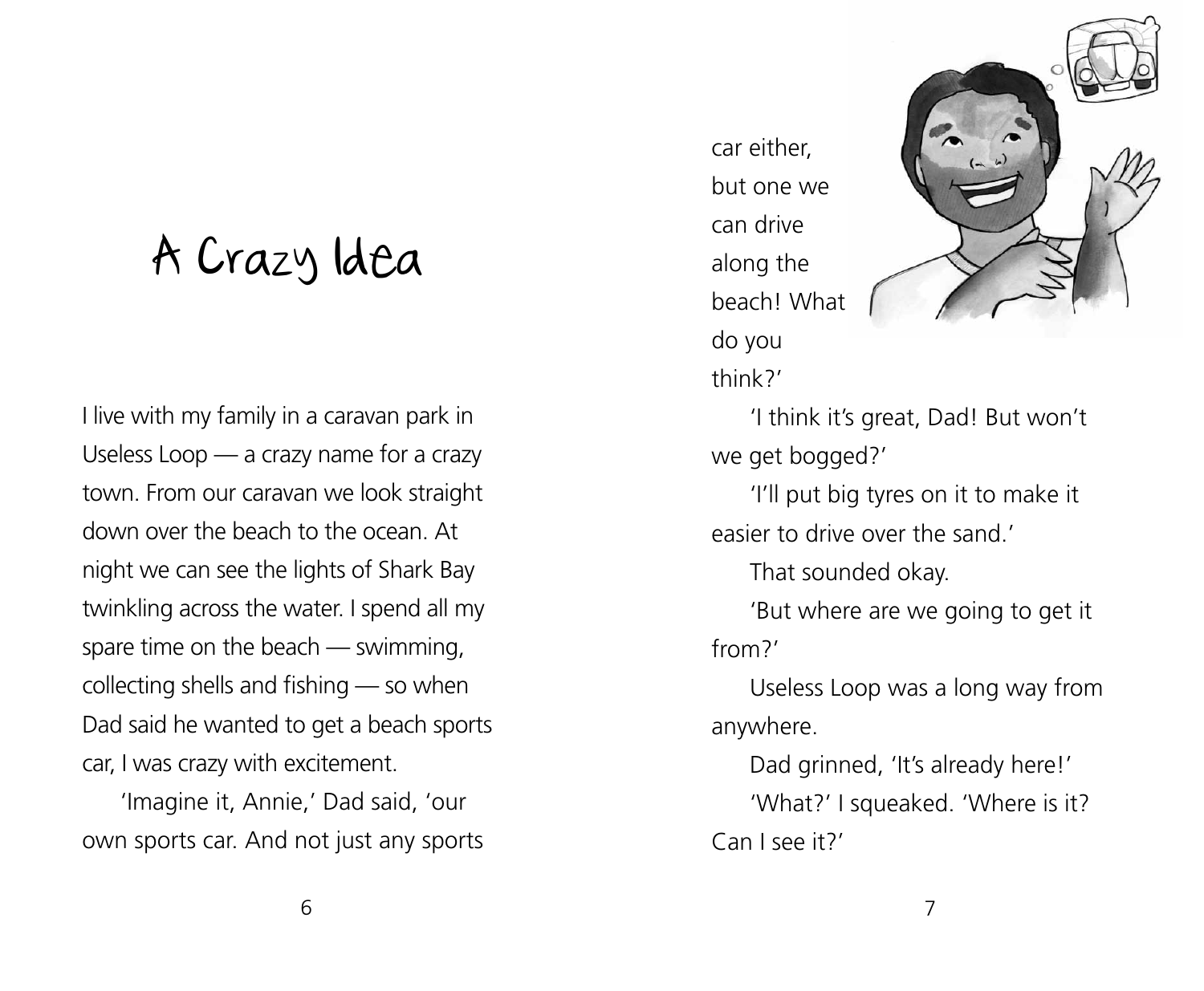'Calm down,' Dad laughed. 'We'll pick it up in a couple of days, okay?'

'Can Patches ride in it too?' Dad eyed my little dog. He was only a pup and he still had accidents.

'As long as he promises not to pee on the seats.'

'Woof! Woof!' barked Patches. He was as delighted as me!



# Chapter Two

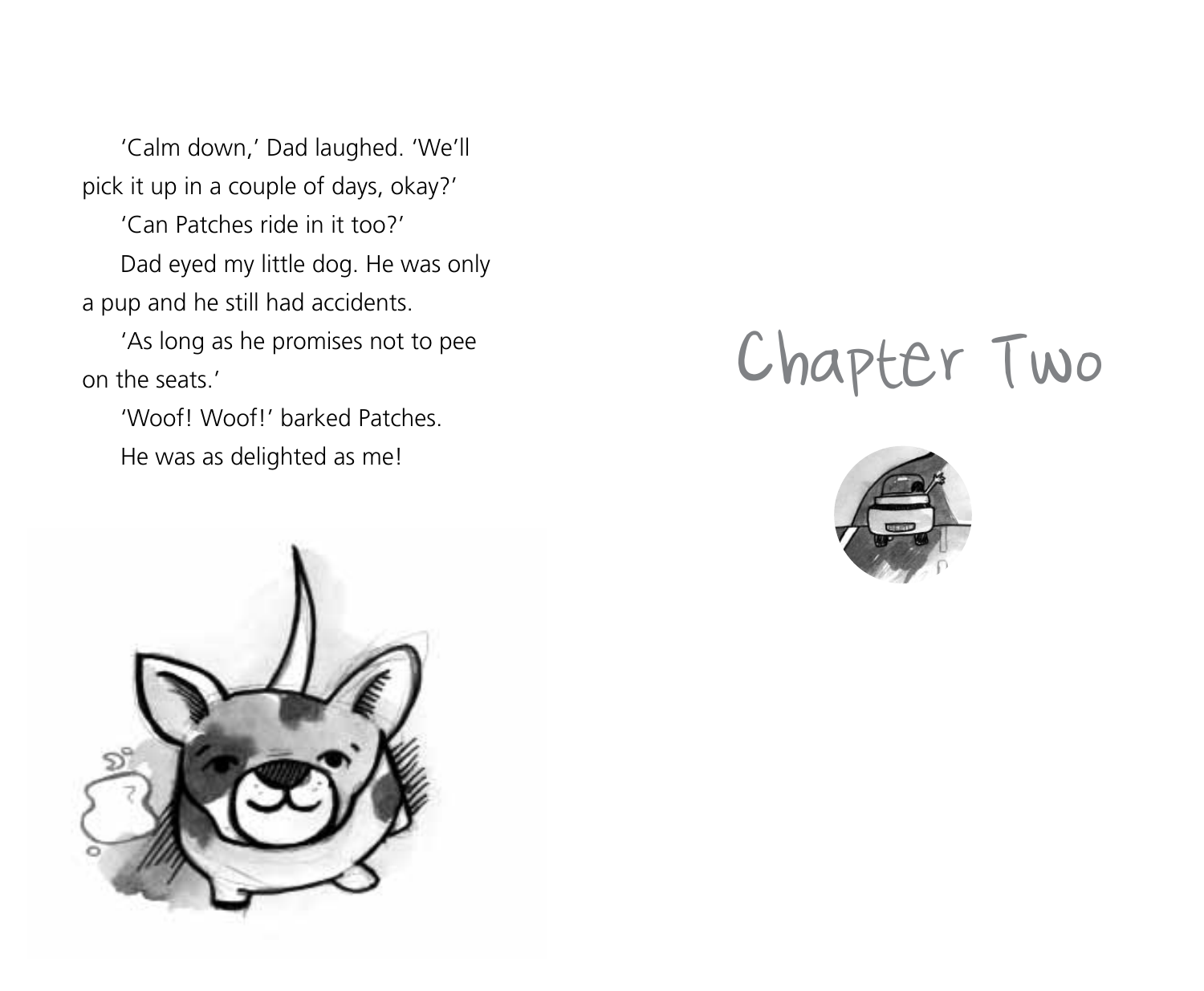### Waiting for Dad

#### I can't wait!

We're picking up our beach sports car when Dad gets home from work today. Will it be sleek and low? What colour will it be? Will it have speed stripes running along the sides? How many of my friends will fit in it, and how fast will it go?

'How much longer before Dad gets home, Mum?'

'That's the tenth time you've asked me, Annie. I'll never get these biscuits done! Why don't you go outside and play with Patches? Then you can keep watch for your father.'

'Good idea. Come on, boy!'

Patches whined and licked his lips. There was a lovely cooking smell in the caravan. I think he was hoping for a treat.

'Off you go Patches!' ordered Mum. His tail drooped and he followed me outside.

'I'll get you a biscuit later,' I told him. Then I picked up his old tennis ball.

Playing a game would take his mind off Mum's biscuits and mine off our new car.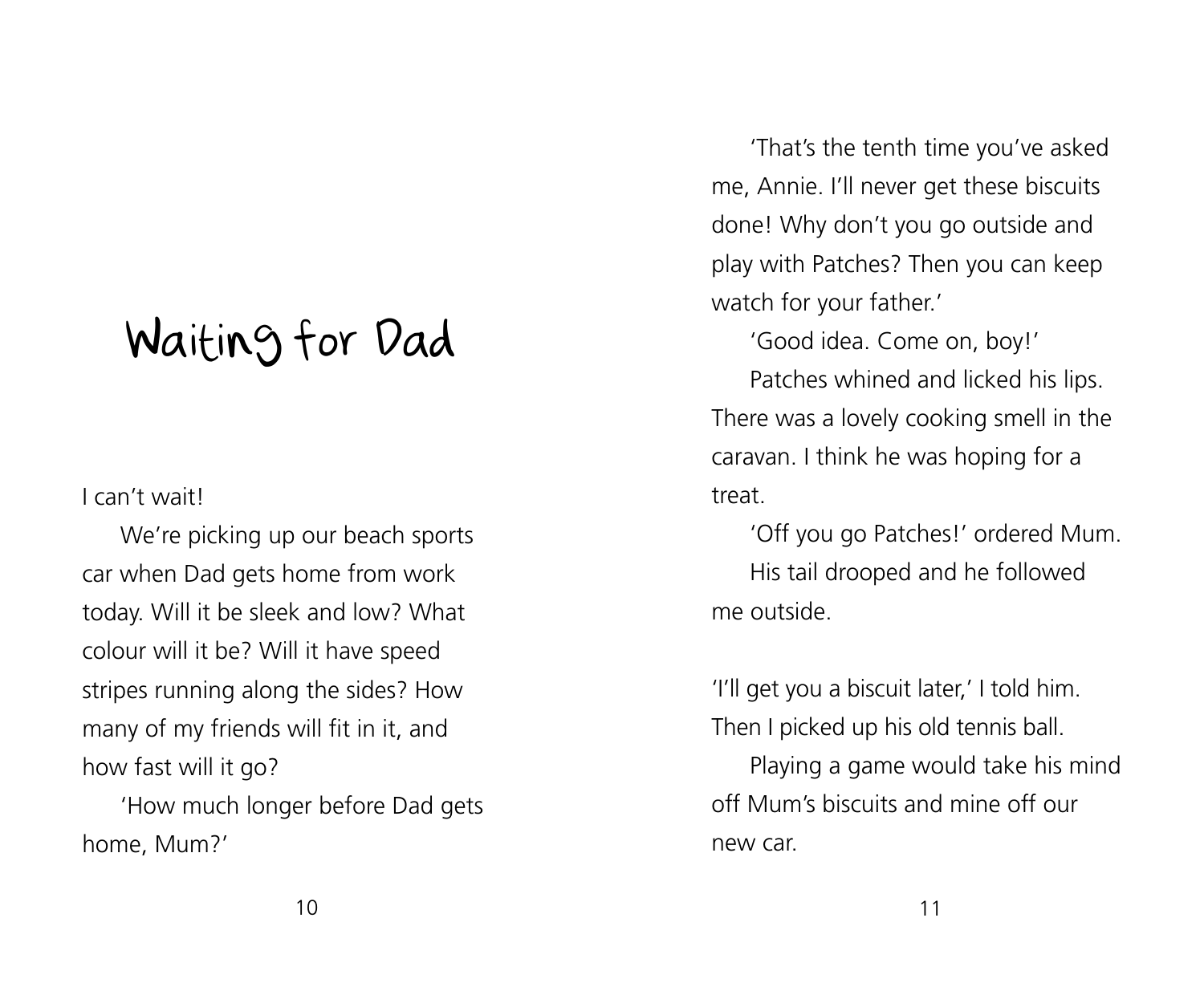'Fetch,' I cried, and threw the ball as hard as I could.

Patches zoomed after it with a little wag in his tail.

BEEP BEEP

Dad!

I jumped up and down and waved my arms in the air. 'Dad! Dad! Over here!'

'Are you ready to go pick up our



new car, Annie?' he bellowed, as he drove up the dirt track leading to our caravan. 'I've been ready forever!' I screamed.

## Chapter Three

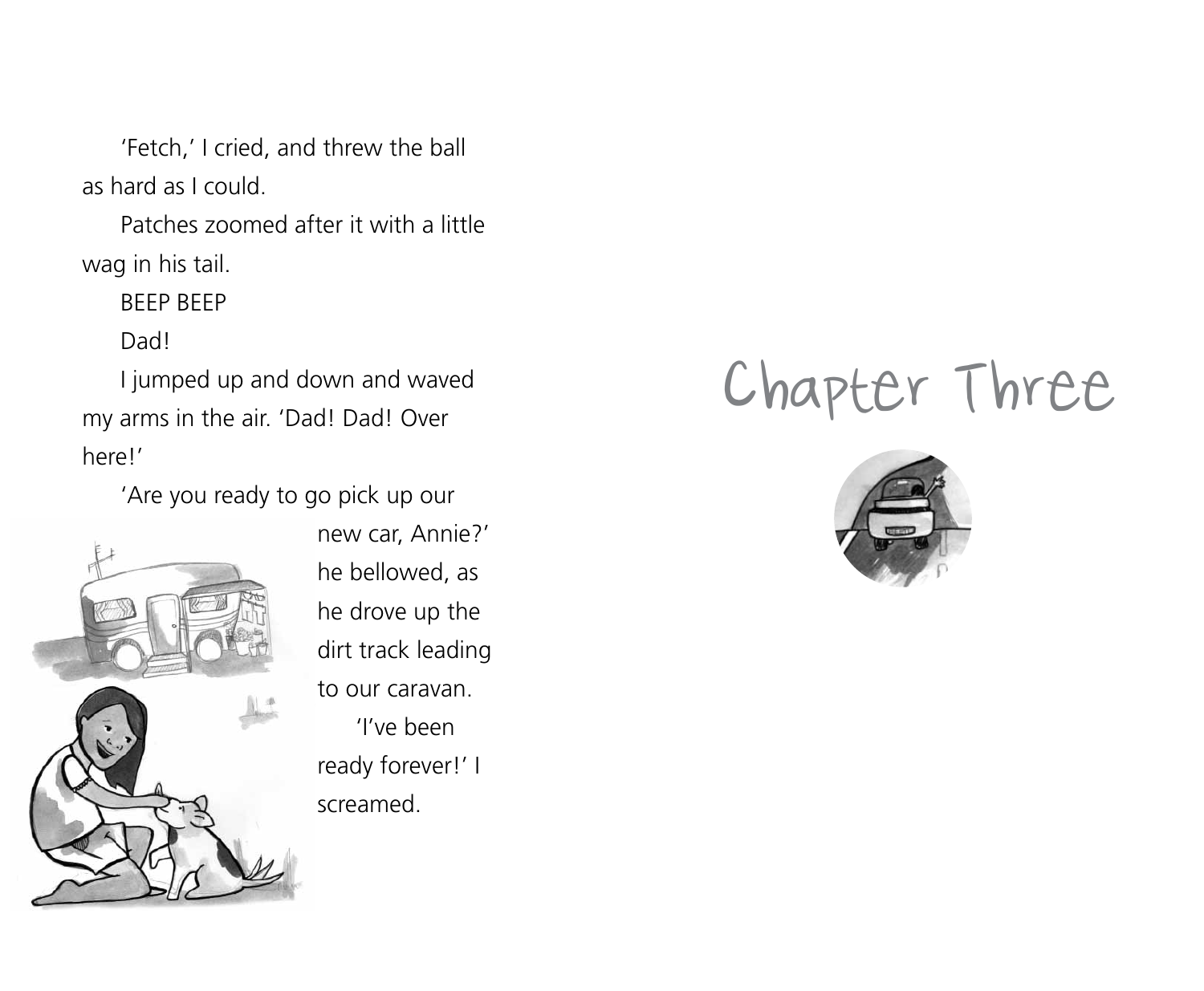### That's not a Sports Car!

Dad parked the car and asked, 'Is your mother coming?'

I shook my head. 'She's making biscuits.'

Mum appeared in the doorway of the caravan. 'Just make sure it's all there!' she warned. Dad had once bought a fan with no blades.

Patches skidded up with his slobbery ball in his mouth.

'The dog can come, but not the ball,' said Dad.

I pulled the slimy thing out of Patches' mouth and threw it in an empty fishing bucket.

We climbed into the car and took off in a swirl of dust.

'Where are we going, Dad?' There was no car yard in Useless Loop.

'Red's place.'

Red was one of Dad's mates. His real name was Andrew, but everyone called him Red because of his red hair and sunburnt skin.

'Is the sports car there?'

'Sure is!'

It couldn't be that bad then. Red loved tinkering with cars.

Dad grinned. 'And from what I've